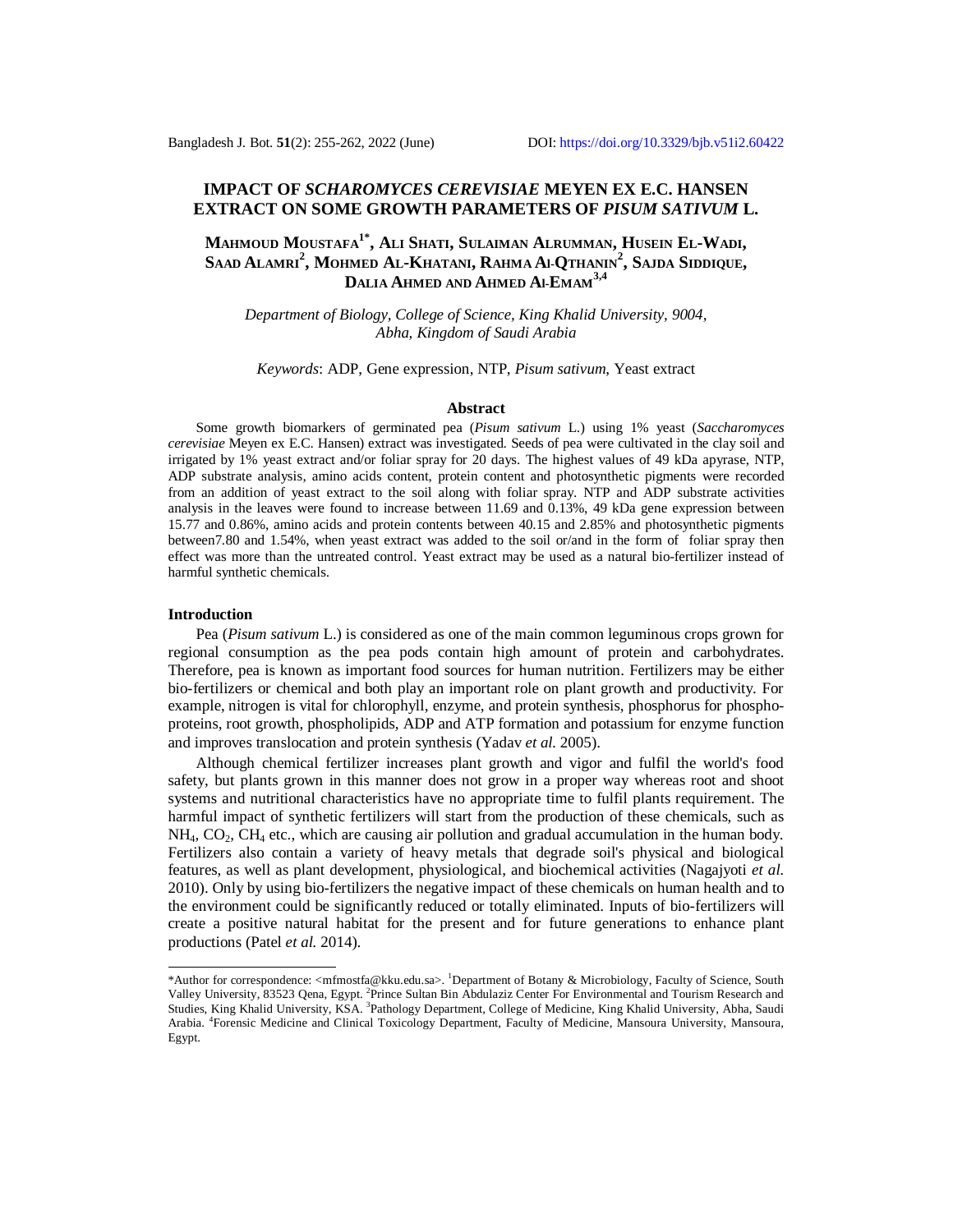There is an interest in utilizing the benefits of plant-growing microorganisms for sustainable agricultural production. It was reported that microorganisms could promote plant growth and health through some mechanisms including the supply of biologically fixed nitrogen, phytohormones, volatiles and defensive compounds (Lugtenberg and Kamilova 2009). Yeast suspension was considered as a natural bio-stimulant in plants for both vegetative parts and generative stages (Ibraheim 2014). *Saccharomyces cerevisiae*, a single celled fungus has been used in wine making, baking, and brewing since ancient times. It is believed to have been originally isolated from the skin of grapes. It is one of the most intensively studied eukaryotic model organisms in molecular and cell biology, same like *Escherichia coli* as the model bacterium. The inclusion of dead or alive yeast to the soil significantly increased the nitrogen and phosphorus contents of root and shoot systems of many plant, for example, *Solanum lycopersicum* and young plants of *Saccharum officinarum* (Lonhienne *et al.* 2014). The introduction of yeast to soil also raised the ratio of root/shoot in these species that caused species-specific morphological modifications in the plant tillering and in shoot biomass.

Furthermore, it had been shown that dicotyledonous species could use yeast cells as an efficient nutrient sources, such as *Arabidopsis thaliana* and *S. lycopersicum* since they may take non-pathogenic *S. cerevisiae* and *E. coli* into root cells then digest these microbes and used them as food sources (Paungfoo-Lonhienne *et al.* 2010). It was reported that spraying pea plants with a 2% yeast extract solution improved the vegetative growth and yielded the highest yield of pods, nutritional value, enzyme activity, fresh weight, foliage dry matter and total numbers of pods/plant (Mahmoud *et al.* 2013). Some studies had also confirmed that various yeast strains improved plant growth characteristics like solubilization of phosphate (Amprayn *et al.* 2012), resistance to stress (El-Zohri *et al.* 2017) and pathogen management (Ibrahim and El-Fiki 2019).

However, to date, no study has been explored whether the bread yeast (*S. cerevisiae*) can induce the expression of 49 kDa apyrase, NTPase, ADPase in association with amino acids, protein contents and photosynthetic pigments. Therefore, the present work was undertaken to examine the impact of the addition of yeast extract to the soil and/or foliar spraying in some physiological parameters of growing pea (*P. sativum*) in clay soil.

### **Materials and Methods**

For sowing the pea seeds (*P. sativum*), 1% yeast extract/2KG of clay soils had been prepared in pots (30 cm in diameter and 20 cm deep). Treatments were arranged as follows 1) Pea seeds were sown in the clay soils without yeast extract and irrigated by distilled water only (control); 2) Pea seeds were sown in the clay soils mixed with yeast extract and irrigated by1% of yeast extract twice a week  $(YE + Soil)$ ; 3) Pea seeds were sown in the clay soils mixed and irrigated by yeast extract combined with foliar spraying twice a week after 5 days of seeds germination (5 ml of 1% yeast extract for each pot) ( $YE + Soil + Foliar$ ); 4) Pea seeds were sown in the clay soils without yeast extract and sprayed twice a week with 5 ml of 1% yeast extract for each pot (YE + Foliar). Treatments were arranged in triplicates and the leaves were harvested after 20 days from sowing the seeds ( $1^{st}$ September 2019, 23 to  $17^{\circ}$ C). Five plants from each pot were taken at random to evaluate amount of 49 kDa apyrase, NTPase, protein and amino acid contents and photosynthetic pigments in the leaves.

The 10 g of mature leaves with no visual damage were collected from 20-days old planted pea. Collected leaves were grounded in a cytoskeleton-stabilizing buffer (CSB) on dry ice using a mortar and pestle (Moustafa *et al.* 2003). Miracloth (Calbiochem) of two layers was used to filter the resulting homogenates that used for further research.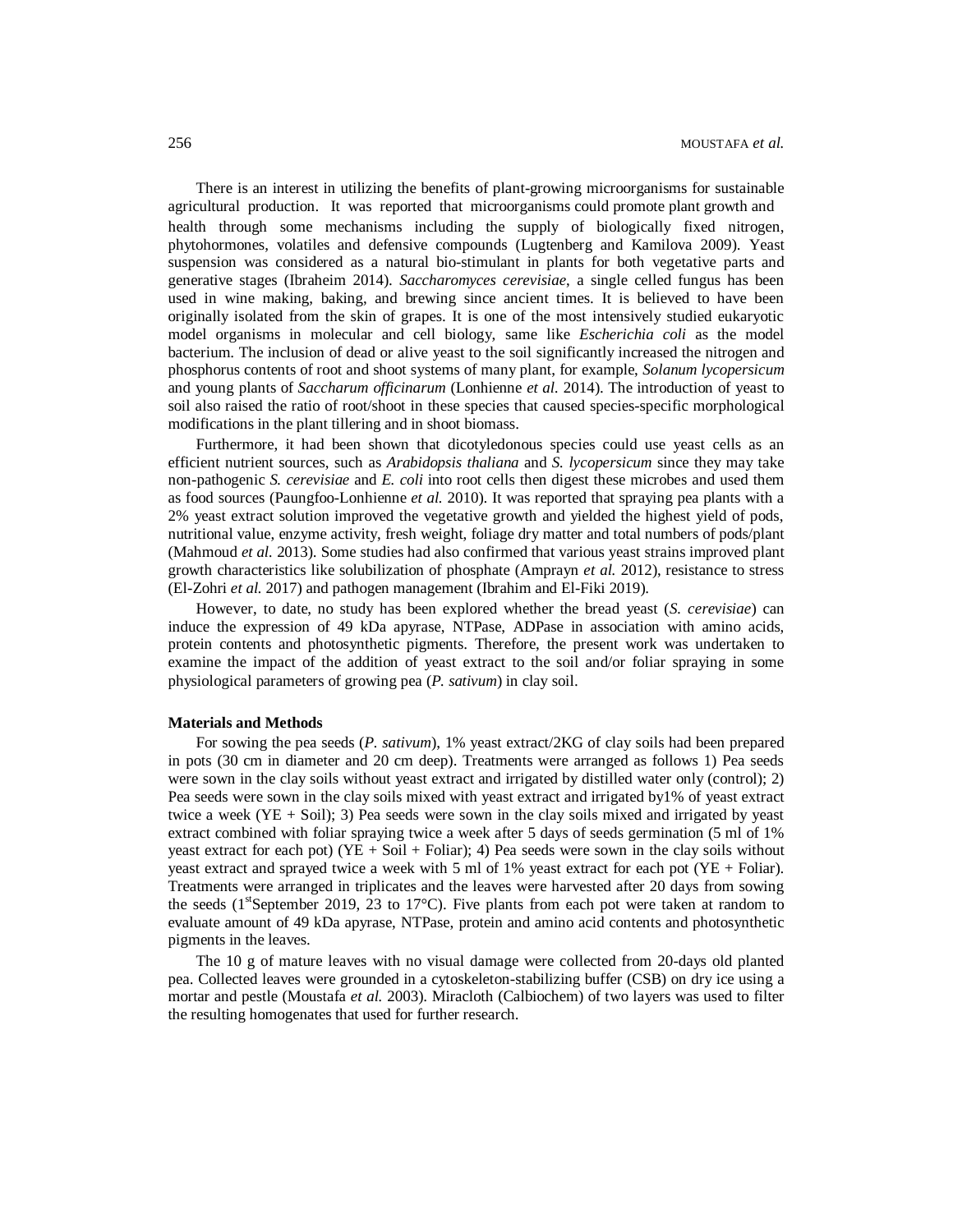Leaves of 20-day old pea were harvested from each treatment, homogenized in cytoskeletonstabilizing buffer (CSB) and then filtered through Miracloth. NTP, ADP and AMP substrates analysis activities were calculated as phosphate released from each of treatment. The 1.5 μl of leaves homogenate diluted with CSB were mixed to assay mixture of 83.3 μl (100 mM Tricine-NaOH (pH 7.5), 10 mM (nucleoside triphosphate (NTP), ADP and AMP), 10 mM CaCl<sub>2</sub> and then incubated for 15 min at 25°C (Moustafa *et al.* 2003). The 16.7 μl of 50% (v/v) TCA was added for stopping the reaction and then chilled on ice. Ferrous sulfate-ammonium molybdate reagents (500 μl) was applied to each sample and the absorption was measured at 660 nm (Moustafa *et al.* 2019). Protein content was determined, and bovine serum albumin was applied as a standard.

SDS-PAGE was used to analyze 5 μg of each sample of 20-days old leaves of growing pea (Moustafa *et al*. 2003). Each sample was mixed by 2x sample loading buffer to obtain final concentrations of 2% LDS (Lithium dodecyl sulfate). 0.01 M Tris-HCl (pH 6.8). 20% glycerol, 1% ß-mercaptoethanol, and 0.01% BPB (bromophenol blue), heated for 5 min at 95°C, and separated by SDS-PAGE. Following electrophoresis, the gels were blotted onto PVDF (ImmobilonTM Transfer Membrane, Millipore) membrane and probed with anti-apyrase antibody from rat as the primary antibody and biotinylated anti-rat Ig species-specific whole antibody from sheep (Amersham Pharmacia Biotech) as the secondary antibody. Streptavidin-alkaline Conjugate phosphatase (Amersham Pharmacia Biotech) with BCIP and NBT was used as substrates (Moustafa *et al.* 2003).

For each treatment, the total number of free amino acid was evaluated from dissected leaves of 20-days old planted pea. The 10 ml citrate buffer was used to dissolve 16 mg of ninhydrine solution which was mixed with 10 ml of  $SnCL<sub>2</sub>$ . The prepared reagent (1 ml) was added to the extract of 200 μl leaves and boiled for 20 min. Then 5 ml of diluted solvent (distilled water and 95% ethanol) was applied and kept at 24°C for 15 min. The absorbance was characterized at 570 nm using a spectrophoto-meter. The amino acid contents are expressed in mg  $g^{-1}$  dry wt.

The protein content was estimated by using three reagents namely A that prepared by melting 2 g of Na<sub>2</sub>CO<sub>3</sub> in 100 ml of 0.1 N NaOH (2 % Na<sub>2</sub>CO<sub>3</sub> in 0.1 N NaOH), Reagent B prepared by dissolving 0.5 g CuSO4.5H2O in 1 % sodium-potassium tartarate. The alkaline reagent solution consists of 50 ml of reagent A and one ml of reagent B. Five ml of the alkaline reagent solution were mixed thoroughly with one ml of the leaves water extract in test tube and kept at  $24^{\circ}$ C for 10 min, then 0.5 ml of the diluted Foline-Ciocalteau reagent  $(1:1 \text{ v/v})$  was added to the above mixture and mixed immediately. After 30 min, the absorbance against appropriate blank was evaluated at 750 nm. A calibration curve was constructed using egg albumin and the protein concentration was expressed mg g<sup>-1</sup> dry wt.

The contents of chlorophylls and carotenoids were determined by using thin-layer chromatography, d. Crude extract of pigments was obtained using acetone: ethanol mixture (3:1) after grinding the leaves using a mortar and pestle with CaCO<sub>3</sub>. In a mixture of adsorbents on a 20 cm glass plate, chlorophylls and carotenoids were chromatographically isolated and identified by their absorption spectra using spectrophotometer and the content of each pigment was determined according to (Ladygin *et al.* 2004, Pocock *et al.* 2004).

The data were analysed using Microsoft Excel ® and various graphs were obtained. The results were subjected to one-way (ANOVA) analysis using post hoc test by SPSS. *P* value *<* 0.05 was considered as significant result.

#### **Results and Discussion**

Fig. 1 shows the effect of different applications of yeasts extracts on germinating pea (*P. satvium*) against NTP, ADP and AMP. It is apparent that there was no any hydrolytic activity of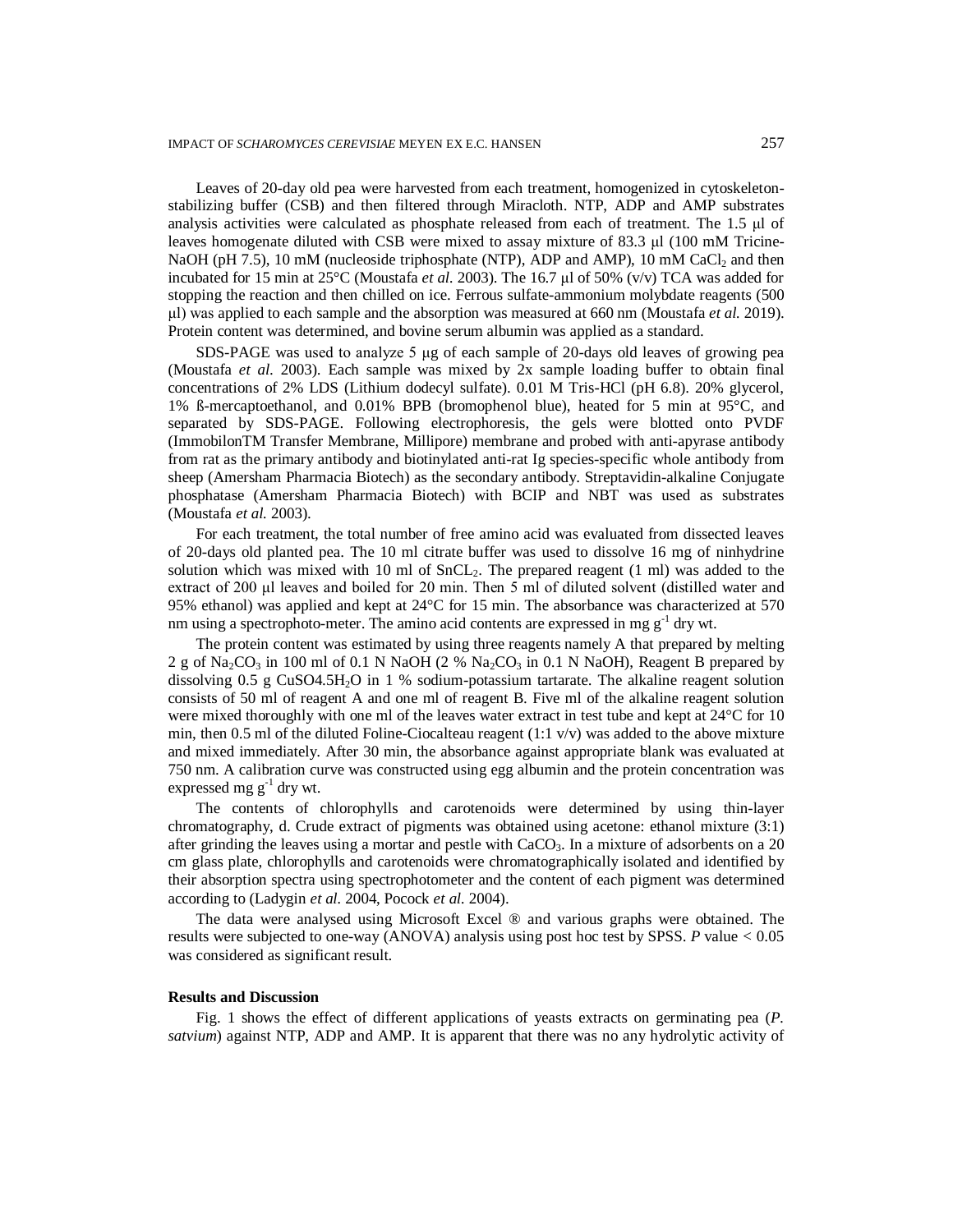all test samples against AMP substrate. In all cases application of the yeast extract in the soil combined with foliar spraying  $(YE + Soil + Foliar)$  showed highest analysis activities of adenosine triphosphate (ATP), guanosine triphosphate (GTP), cytidine triphosphate (CTP), thiamine triphosphate (TTP), uridine triphosphate (UTP) and adenosine diphosphate (ADP). The analysis activities of tri and di-nucleotides by applying the yeast extract in the soil only (YE+Soil) was intermediate whereas the foliar spray  $(YE + Foliar)$  had the lowest activity. In addition, in all cases CTP potency analysis from the leaves extract of pea found to be higher than other nucleotides. The highest differences of analysis were found between CTP and ATP by 57.87% in case of applying yeast extract in the soil combined with foliar spray  $(YE + SoiI + Foliar)$  and by 68.80% than untreated control. The least differences were found between CTP and UTP substrate analysis activity by 9.37% for  $(YE + Soil + Foliar)$  and by 16.61% than referenced sample.  $(YE + Soil)$ caused ATP activity analysis to be more than control by 9.52%, (YE + Foliar) by 3.66% and (YE  $+$  Soil  $+$  Foliar) by 11.69%. CTP substrate analysis increased by 1.16% for (YE  $+$  Foliar), by 4.02% for (YE + Soil) and by 4.81% for (YE + Foliar + Soil) than control. GTP, TTP, UTP and ADP substrate analysis for  $(YE + Soil)$  increased between (2.90 to 4.47%), for  $(YE + Foliar)$ between  $(0.13 \text{ and } 1.20\%)$  and for  $(YE + \text{Foliar} + \text{Soil})$  between  $(11.69 \text{ and } 4.01\%)$  than control. There was statistically significant correlation between the potency of the yeast extracts and substrate analysis in case of  $(YE + Soil)$  and  $(YE + Foliar + Soil)$  for ATP,  $(YE + Soil)$  and  $(YE +$ Foliar  $+$  Soil) for CTP and (YE  $+$  Soil  $+$  Foliar) for GTP, UTP and ADP.



Fig. 1. Substrates analysis activities of grown pea plants in distilled water (DW); yeast extract in the soil (YE + Soil); yeast extract in the foliar part (YE + Foliar); yeast extract in the soil combined with foliar spraying (YE + Soil + Foliar). All analyses are the means of triplicate measurements  $\pm$  standard deviation.  $*_{p} < 0.05$ ;  $*_{p} < 0.01$ .

Densitometry quantification of 49kDa apyrases expression for each treatment in the western blot graphs using Image Master is shown in Fig. 2 (A and B). It is apperant that 49-kDa apyrase was abundant in case of  $(YE + Foliar + Soil)$  than  $(YE + Soil)$  and little amount for  $(YE + Foliar)$ . Amount of 49 kDa apyrase in case of  $(YE + \text{Foliar} + \text{Soil})$ ,  $(YE + \text{Soil})$  and  $(YE + \text{Foliar})$  was more than untreated plants by 15.77, 12.05 and 0.86%, respectively. The differences between groups treated with yeast extract and non-treated samples showed that yeast extract applied in the soil combined with foliar spray or in the soil only had a significant effect on physiological activities of germinating pea plants.

Results presented in Figs 3 and 4 showed that amino acids and protein contents were higher in case of application of (YE+ Foliar + Soil) more than (YE + Soil) followed by (YE + Foliar),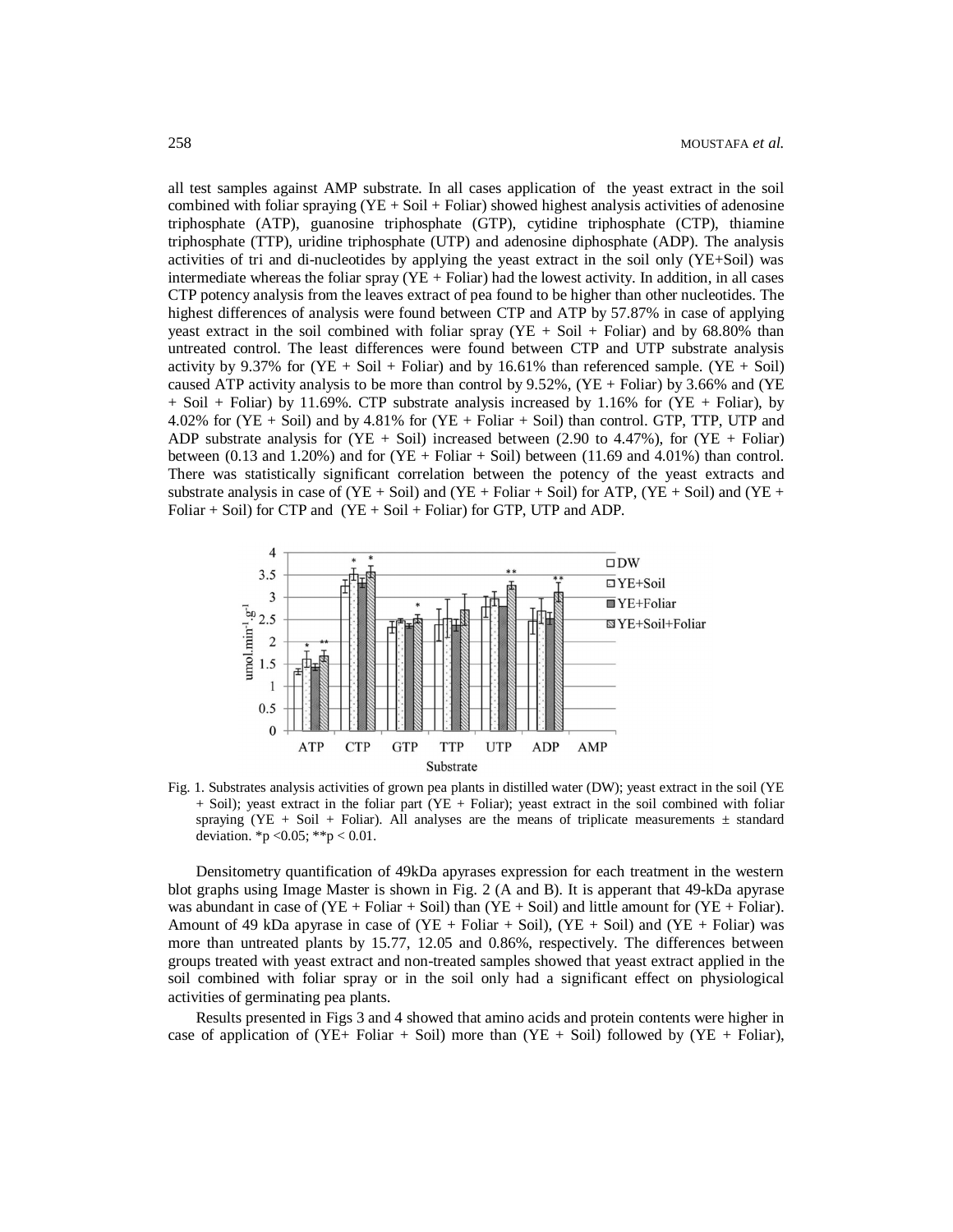whereas seeds treated with DW found to be the lowest. Amount of amino acids in case of using  $(YE + Foliar + Soil)$ ,  $(YE + Soil)$  and  $(YE + Foliar)$  were found to be more than referenced sample by 40.15, 29.03, and 18.08%, respectively. Amount of protein was found to increase in case using  $(YE + \text{Foliar} + \text{Soil})$  by 9.13%, for  $(YE + \text{Soil})$  by 3.68% and for  $(YE + \text{Foliar})$  by 2.85% than referenced samples. Application of yeast extract caused a significant increase (p *<* 0.05) in amino acids content in the germinated pea plant compared to the untreated control.



Fig. 2. Panel A,49 kDa apyrase expression of grown pea plants in distilled water (DW), Lane 1; yeast extract in the soil (YE+Soil), Lane 2; yeast extract sprayed in the foliar part (YE+Foliar), Lane 3; yeast extract in the soil + to the foliar spraying (YE+Soil+Foliar), Lane 4. Panel B, Quantification of 49 kDa apyrase. All analyses are the means of triplicate measurements  $\pm$  standard deviation. \*P < 0.05; \*\*p < 0.01.



Fig. 3. Amino acids content of grown pea plants. Treatments and statistical details as in Fig. 1.

and statistical details as in Fig. 1.

The pea plants treated with  $(YE + Foliar + Soil)$  were found to possess the highest amount of chlorophyll *a*, *b* and carotenoids (Fig. 5). Chlorophyll *a* increased by 4.31, 1.54 and 7.80% when the plant was treated by  $(YE + \text{Soil})$ ,  $(YE + \text{Foliar})$  and  $(YE + \text{Foliar} + \text{Soil})$ , respectively. The same trend was found in Chlorophyll *b*, carotenoids and the total amount that increased in a range of between  $(2.41 \text{ and } 13.10\%)$  than control (Fig. 5). The only significant differences ( $p < 0.05$ ) between groups treated with yeast extract and referenced samples was found in the amount chlorophyll *a* for (YE + Foliar + Soil) and in the carotenoids for (YE + Foliar + Soil) and (YE + Soil).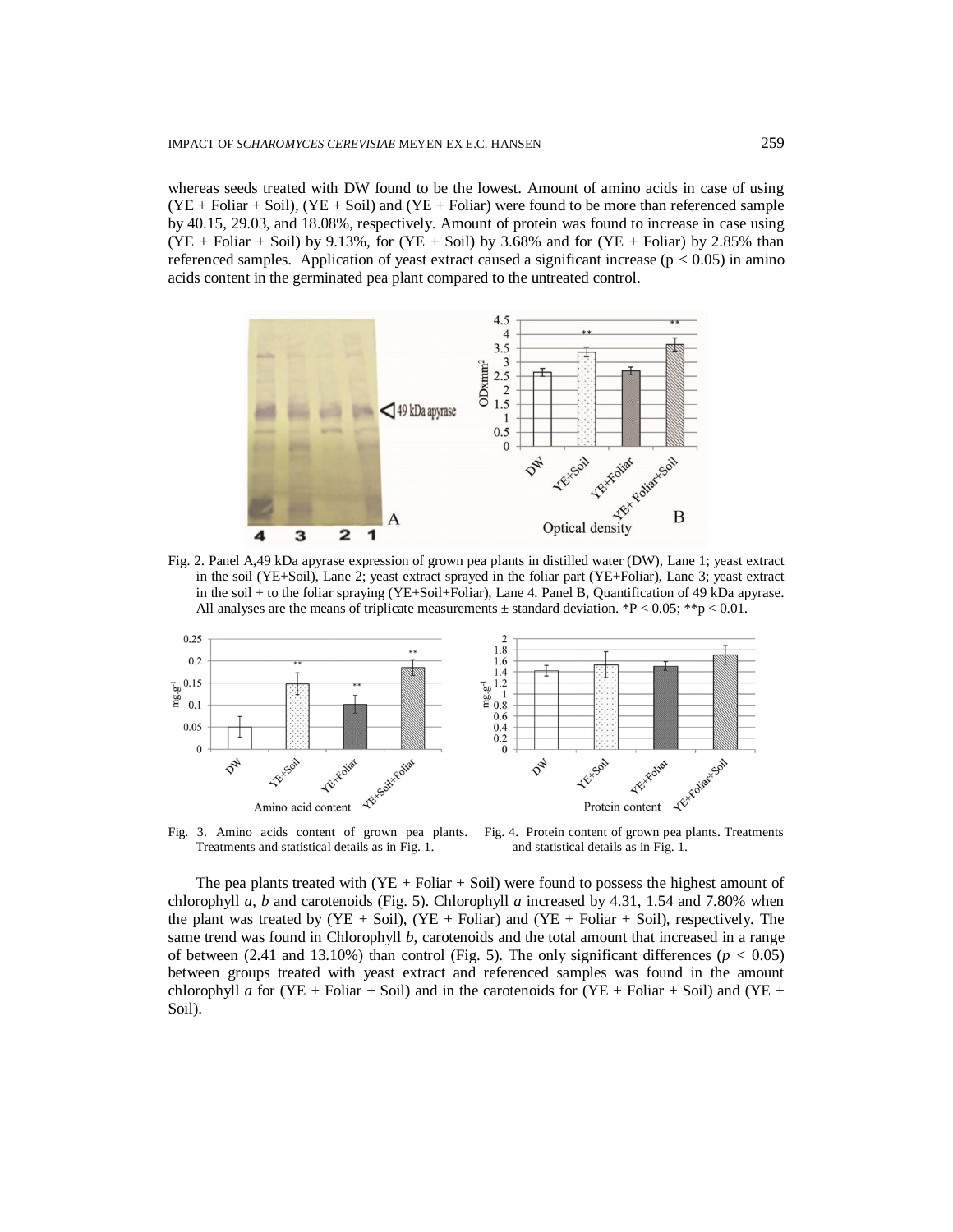It is well known that apyrase is a member of the ATPase family of E-type that hydrolyzes both  $\pi$ - and β-phosphate on adenosine triphosphate or adenosine diphosphate but not nucleoside monophosphates. ATPase and ADPase activities were found as a measuring tool of plant metabolic activity as it was found to play a vital role in many processes during germination and in plant development (Palmgren 2001). The presence of ATP and/or ADP decomposing activity on the surface of several cell types has been recognized for many decades. In addition, the legumespecific apyrases like DbLNP from *Dolichos biflorus* and GS52 from *Glycine soja* which located in the cell membrane were proven to have a role in the formation of root nodulations (Kalsi and Etzler 2000). The present results showed that yeast extract either in the soil or sprayed in the foliar



Fig. 5. Chlorophyll *a*, chlorophyll *b*, carotenoids and total of photosynthetic pigments of grown pea plants. Treatments and statistical details as in Fig. 1.

parts could enhance the hydrolysis of NTP and ADP that yielding inorganic phosphate. It was found that extracts from various stages of germination pea plant and from different organs had maximal activity against cytidine triphosphate and least against adenosine triphosphate, with activity against guanosine triphosphate, thiamine triphosphate, uridine triphosphate and adenosine diphosphate found to be intermediate and no hydrolytic activity against adenosine monophosphate (Moustafa *et al.* 2003). In consistent with study which proven that an application of yeast was found to play various physiological role to the (*Sorghum bicolor* L.) and (*Zea mays* L.) plants in elevating the stress effect of sea water and could increase fresh and dry weights of shoot and root systems, chlorophyll contents, hairs on the leaves, stomatal density and furrows numbers in roots (Moustafa and Al-Shehri 2020). Lonhienne *et al.* (2014) reported that yeast also can increase the root/shoot ratio in (*S. officinarum* x *spontaneum*) and (*S. lycopersicum*) and caused morphological changes including increased the tillering numbers of sugar cane and increased biomass of tomato plants. Increased analysis rate in the existence of yeast extract support that adenosine 5′ triphosphate (ATP), and also other nucleoside triphosphates, are energy-supplying agents for various reactions within cells, both in animal and plant species (Tripathi and Tanaka 2018). The strong positive correlations between expression of 49 kDa apyrase and potency analysis of various nucleotides indicate that apyrase could be key signaling molecules in certain plant processes, such as cellular differentiation, photosynthetic activity and biotic and abiotic protection (Moustafa *et al.* 2003, Moustafa *et al.* 2019). Pietrowska-Borek *et al.* (2020) reported that the hypothesized apyrase (APY) found on the plasma membrane can reduce the extracellular adenosine triphosphate concentration in the extracellular matrix directly. It was also reported that the suppression of expression the two apyrases APY1 and APY2 caused the *Arabidopsis thaliana* plant to be dwarfism, eATP over-accumulation and impaired polar auxin transport (Liu *et al.* 2012).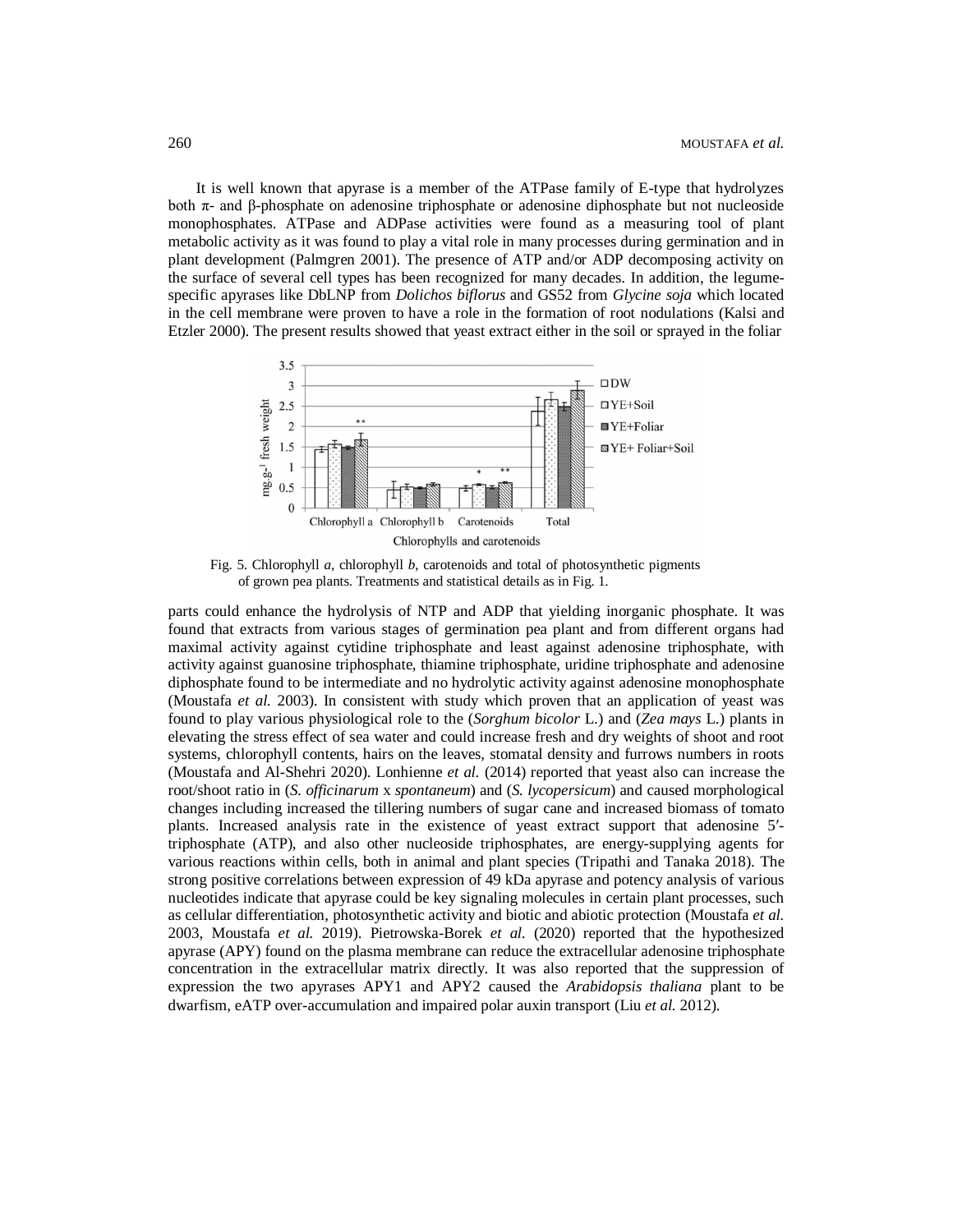In the present study, the potency of the three-tested applications as a stimulator to the amino acids content, protein content and the amount photosynthetic pigments were found to be  $(YE + Foliar + Soil)$  >  $(YE + Soil)$  >  $(YE + Foliar)$  > DW. Again, the strong correlation between the efficiency of the rate of apyrase expression, substrate analyses activity and the rest of the tested biomarkers are probably due to the active components found in the yeast extract. This improvement in these characteristics could be attributed to the capability of yeast to increase the production of plant growth hormones, as auxins, gibberellins and cytokinins, which act to improve various metabolic activities of plant (Kahlel 2015). Cytokinins content, vitamin  $B_5$  and many other minerals present in yeast extract were found to play an important role in the orientation and transfer of metabolites from leaves to active organs (Al-Hawezy and Ibrahim 2018; Hussain *et al.* 2012). In addition, several researchers showed the importance of yeast extract application on vegetative growth parts and for pod yield of pea plants in case of foliar supplement (Mahmoud *et al.* 2013). Thus the findings of the present investigations are in consistent with previous studies which confirmed the importance of yeast extract in plant development in a variety of physiological processes. However, future research is warranted to investigate more or less concentration from yeast extract to be applied to the pea plants to get the highest values of the above mentioned plant growth characters. In conclusion, it may be inferred that supplying pea plant with yeast extract to the soil along with foliar spray enhanced 49 kDa gene apyrase, NTP, ADP substrate analysis, amino acids content, protein content and photosynthetic pigments. These findings also indicate that yeast extract would be a useful potential bio-fertilizer in improving crop growth and nutrient supply.

### **Acknowledgements**

The author are thankful to the Deanship of Scientific Research, King Khalid University, Saudi Arabia, for funding under grant number (G.R.P. 65-41).

## **References**

- Al-Hawezy SMN and Ibrahim CA 2018. Foliar Application of Bread Yeast and Organic Fertilizer to Improve Yield Quantity and Quality of Thompson Seedless Grape (*Vitis vinifera* L.). J. Garmian Univ. **5**: 1-14.
- Amprayn K-o, Rose MT, Kecskés M, Pereg L, Nguyen HT and Kennedy IR 2012. Plant growth promoting characteristics of soil yeast (*Candida tropicalis* HY) and its effectiveness for promoting rice growth. Appl. Soil Ecol. **61**: 295-299.
- El-Zohri M, Medhat N, Saleh F-EM and El-Maraghy SS 2017. Some biofertilizers relieved the stressful drawbacks of calcareous soil upon black seed (*Nigella sativa* L.) through inhibiting stress markers and antioxidant enzymes with enhancing plant growth. Egypt. J. Bot. **57**: 75-92.
- Hussain MS, Fareed S, Saba Ansari M, Rahman A, Ahmad IZ and Saeed M 2012. Current approaches toward production of secondary plant metabolites. J. Pharm. Bioallied Sci. **4**: 10.
- Ibraheim S 2014. Effect of foliar spray with some biostimulants on growth, yield and seeds quality of pea plants grown in sandy soil. Res. J. Appl. Sci. **10**: 400-407.
- Ibrahim HA and El-Fiki I 2019. Study on the effect of yeast in compost tea efficiency in controlling chocolate leaf spot disease in broad bean (*Vicia faba*). Org. Agric. **9**: 175-188.
- Kahlel A-MS 2015. Effect of organic fertilizer and dry bread yeast on growth and yield of potato (*Solanum tuberosum* L.). J. Agric. Food. Tech. **5**: 5-11.
- Kalsi G and Etzler ME 2000. Localization of a Nod factor-binding protein in legume roots and factors influencing its distribution and expression. Plant Physiol. **124**: 1039-1048.
- Ladygin V, Kosobryukhov A and Vaishlya O 2004. Pigments and gas exchange characteristics in leaves of chlorophyll mutants of *Pisum sativum*. Russ. J. Plant Physiol. **51**: 597-603.